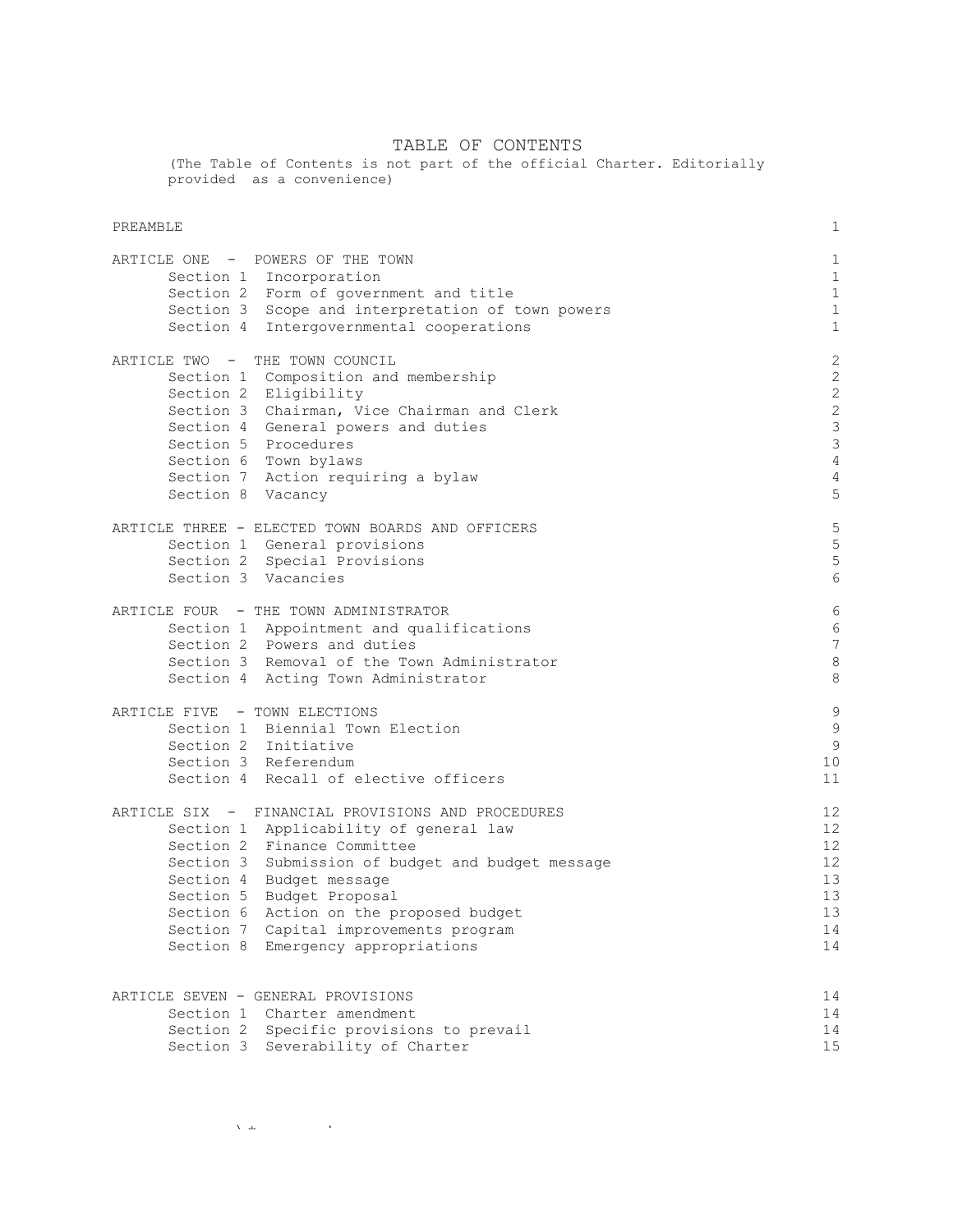| Section 4 Town boards, commissions and committees                            | 15 |
|------------------------------------------------------------------------------|----|
| Section 5 Counting of days                                                   | 15 |
| Section 6 Phasing of terms                                                   | 15 |
| Editor's Note: Former Section 7, Suspensions and removals, which immediately |    |
| followed and was comprised of Sections 7-7-1 through 7-7-5, was repealed     |    |
| by Ch. 331, Acts of 2010, approved at referendum $11-2-2010$ .               |    |
|                                                                              |    |
| ARTICLE EIGHT - TRANSITIONAL PROVISIONS                                      | 15 |
| Section 1 Effective Date                                                     | 15 |
| Section 2 Continuation of Existing Laws                                      | 16 |
| Section 3 Existing Officials and Employees                                   | 16 |
| Section 4 Continuation of Government                                         | 16 |

 $\label{eq:1} \Delta_{\rm{max}} = \frac{1}{2} \left( \frac{1}{2} \sum_{i=1}^{n} \frac{1}{2} \sum_{j=1}^{n} \frac{1}{2} \sum_{j=1}^{n} \frac{1}{2} \sum_{j=1}^{n} \frac{1}{2} \sum_{j=1}^{n} \frac{1}{2} \sum_{j=1}^{n} \frac{1}{2} \sum_{j=1}^{n} \frac{1}{2} \sum_{j=1}^{n} \frac{1}{2} \sum_{j=1}^{n} \frac{1}{2} \sum_{j=1}^{n} \frac{1}{2} \sum_{j=1}^{n} \frac{1}{2}$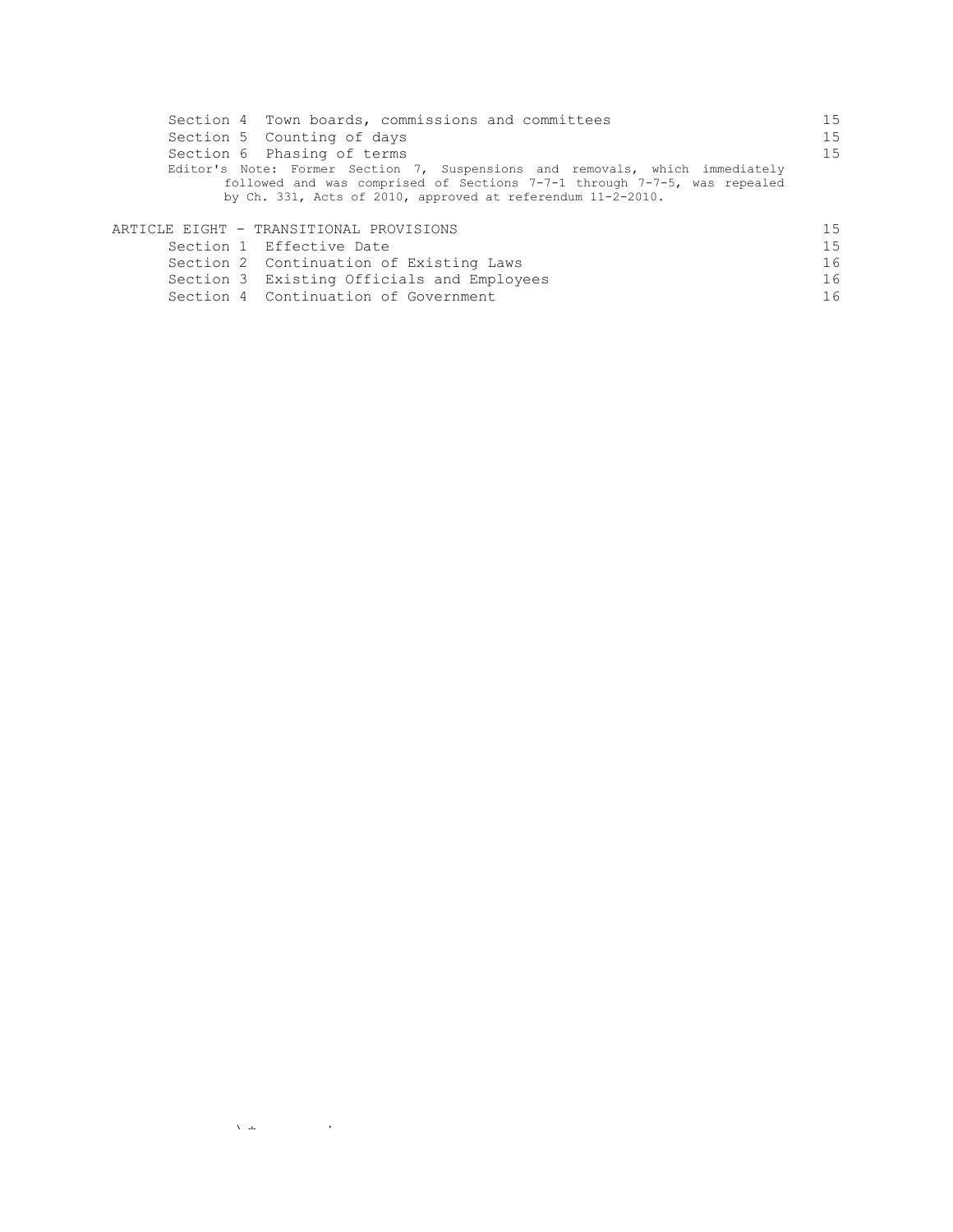# **TOWN OF FRANKLIN, MASSACHUSETTS HOME RULE CHARTER**

#### **PREAMBLE**

We, the people of the Town of Franklin, Massachusetts, in order to form a more perfect community, reaffirm the customary and traditional liberties of the people with respect to the conduct of our local government and take fullest advantage of the Home Rule Amendment to the Constitution of the Commonwealth, do ordain and adopt this Home Rule Charter for our Town.

#### **ARTICLE ONE POWERS OF THE TOWN**

#### **Section 1 Incorporation**

1-1-1 The inhabitants of the Town of Franklin, within the Town's corporate limits as established by law, shall continue to be a body corporate and politic with perpetual succession under the name "Town of Franklin."

#### **Section 2 Forms of Government and Title**

1-2-1 This Charter provides for a Town Council–Town Administrator form of town government, and it shall be known by the title "Franklin Home Rule Charter."

### **Section 3 Scope and Interpretation of Town Powers**

1-3-1 The Town shall possess, exercise and enjoy all local government powers, rights and privileges under the Constitution and laws of Massachusetts as completely and fully as though they were expressly enumerated herein.

1-3-2 The powers of the Town under this Charter shall be construed liberally in its favor, and no specific Charter grant of particular powers is intended to limit in any measure its general grant of power.

### **Section 4 Intergovernmental Cooperations**

1-4-1 In the exercise of its powers and functions, the Town may enter into intergovernmental agreements with other units or agencies of government by any appropriate means.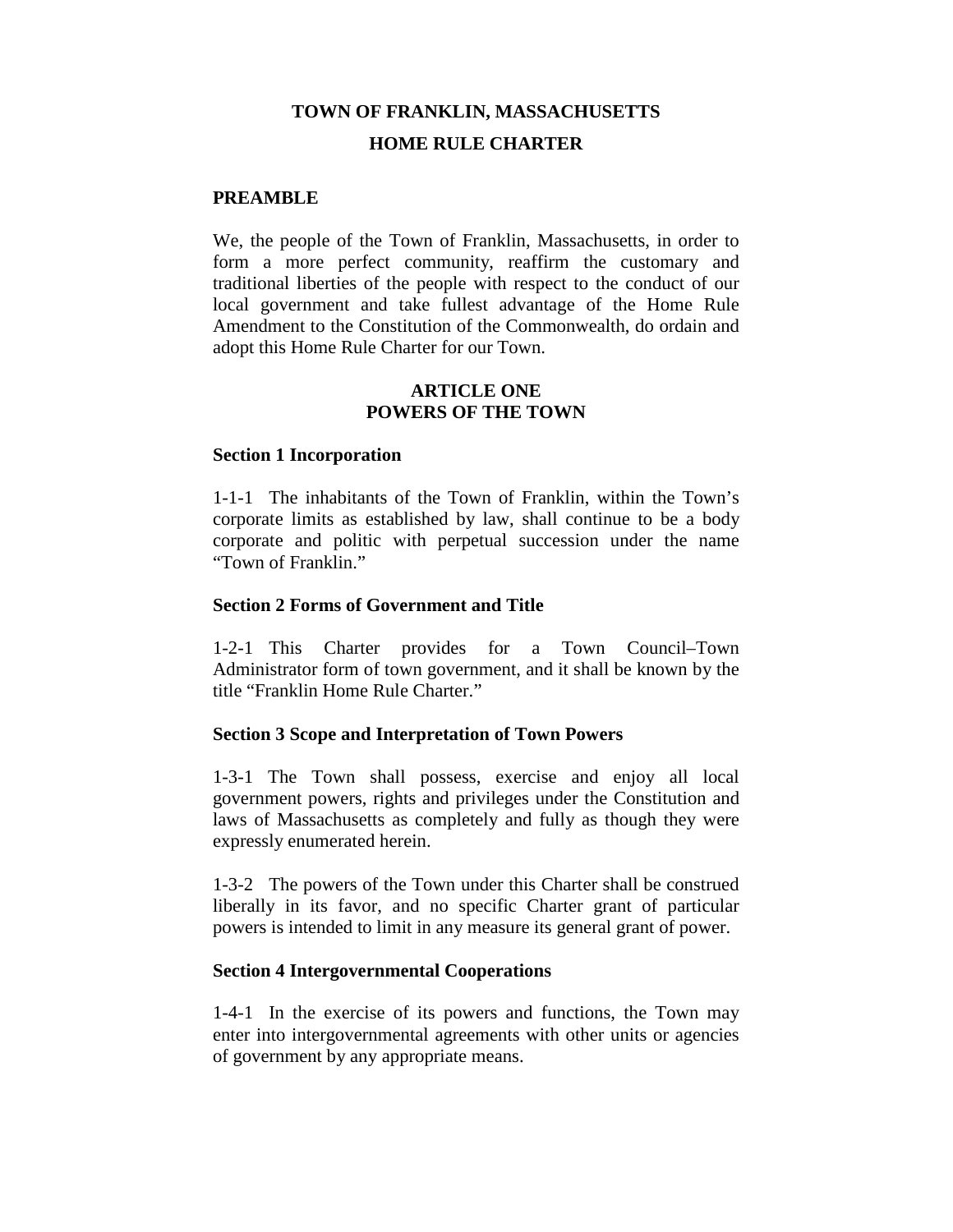# **ARTICLE TWO THE TOWN COUNCIL**

#### **Section 1 Composition and Membership**

2-1-1 The legislative body of the Town shall be a Town Council whose members shall be elected to meet, deliberate, act and vote in exercise of the corporate powers of the Town.

2-1-2 Nine (9) Council members shall be nominated and elected from the Town at large, all for two-year concurrent terms of office.

2-1-3 Town Council members shall receive no compensation for service but may be allowed expenses incurred in the performance of their official duties.

2-1-4 The term of office of the Town Council shall begin on the second Wednesday following the election and continuing until their successors are qualified.

# **Section 2 Eligibility**

2-2-1 Any registered voter of the Town shall be eligible for election to Town Council membership. However, no person holding an elective office of the Town as established in general law, Article Three of this Charter, or bylaw, shall take the oath or affirmation of office as a Town Councillor.

2-2-2 No Town Councillor shall, while a member of the Town Council, hold any other compensated Town office or position. No former Councillor shall hold any compensated appointive office or employment until one-year after the expiration of service on the Town Council. This provision shall not prevent a Town officer or employee who has taken a leave of absence from such duties in order to serve as a member of the Town Council from returning to such office or employment following service as a member of the Town Council.

### **Section 3 Chairman, Vice Chair and Clerk**

2-3-1 At the first Council meeting following each regular Town election, the Council shall choose from its membership a Chairman, Vice-Chairman and Clerk, each of whom shall serve for a 1-year term. The Council may reorganize itself at any time during the year by a 2/3 vote of its membership. The Chairman shall preside at meetings of the Council and shall perform such other duties as provided by this Charter, by bylaw, or Council vote. The Vice-Chairman shall act as Chairman during the absence or disability of the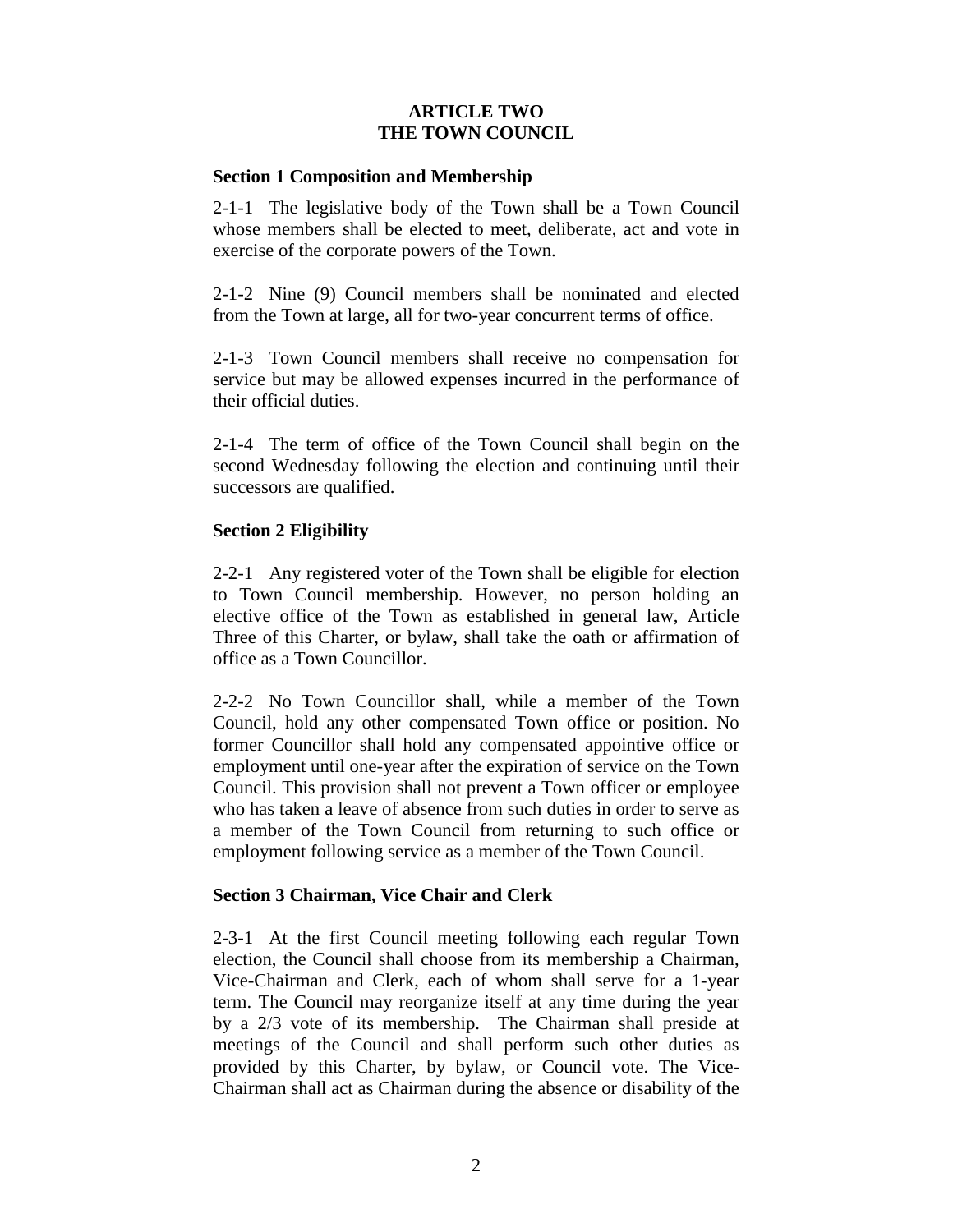Chairman. The Clerk shall ensure that proper notice of all Council meetings is provided to its members and to the public, that all votes of the Council are recorded and that minutes of all Council proceedings are kept and shall perform such other duties as may be assigned by this Charter by bylaw or by vote of the Council.

2-3-2 Vacancies which occur in the offices of Chairman, Vice Chairman or Clerk shall be filled at the next regular Council meeting following the vacancy. All appointments to fill vacancies in Council offices shall be for the remainder of the original one-year term of office.

#### **Section 4 General Powers and Duties**

2-4-1 Except as otherwise may be provided by this Charter, all general, corporate, legislative and appropriations powers of the Town shall be vested in the Town Council.

2-4-2 The Council may enact bylaws, rules, regulations, and other orders, not inconsistent with this Charter, governing its own proceedings, town functions, and all matters bearing on the exercise of its powers and duties.

2-4-3 The Council shall provide minutes of its proceedings to be kept and maintained as a public record in the office of the Town Clerk.

2-4-4 The Council shall have the power to appoint the following: (a) a Town Administrator, as provided in Article Four; (b) a Chairman and Vice Chairman of the Council, as provided in Section 2-3-1; (c) a Clerk of the Council, as provided in Section 2-3-2; (d) a Finance Committee, as provided in Article Six; and (e) special study committees the composition of which shall be determined by the Council.

### **Section 5 Procedures**

2-5-1 The Town Council shall meet regularly at least once in each month. Special meetings may be held at any time if called by the Chairman or by four (4) members of the Council, provided, however, that for special meeting, at least 48 hours personal notice shall be given to each Council member, except in case of an emergency. All Council meetings shall be conducted in accordance with the open meeting provisions of the General Laws.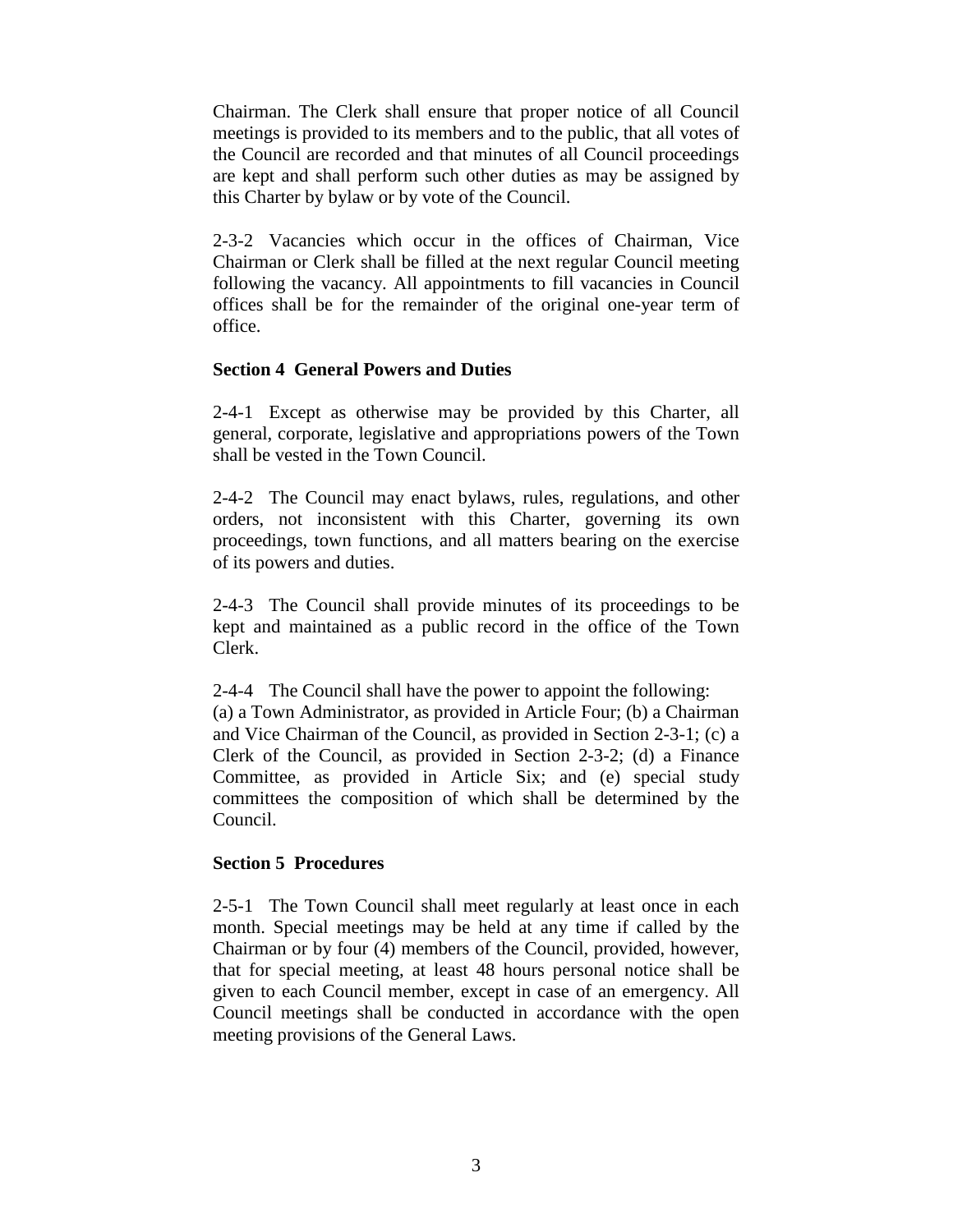2-5-2 A majority of the full Council membership shall constitute a quorum for the purpose of conducting business.

2-5-3 Except as otherwise may be provided by general law provisions respecting closed sessions, all meetings of the Council shall be open to the public, and residents and employees of the Town shall have a reasonable opportunity to be heard at any such meeting.

# **Section 6 Town Bylaws**

2-6-1 Proposed bylaws shall deal with one (1) subject only and shall be introduced in writing and in the form necessary for final adoption.

2-6-2 Any bylaw which amends or repeals a portion of the Town bylaws shall set out in full the portion to be so amended or repealed, by the use of strikeout type, brackets or underscoring.

2-6-3 Prior to final passage, each introduced bylaw shall be read at two (2) separate Council meetings, except in cases of special emergency involving the health or safety of the people or their property. No bylaw shall be declared an emergency unless such an emergency is defined and declared in a preamble thereto, separately voted on and receiving the affirmative vote of at least two-thirds (2/3) of the full Council membership.

2-6-4 The affirmative vote of a majority of the full Council membership, except as otherwise provided by general law of this Charter, shall be necessary for the final passage of any bylaw resolution, or other action.

2-6-5 All votes on regular and emergency bylaws shall be taken by roll call and shall be recorded in the minutes.

# **Section 7 Action Requiring a Bylaw**

2-7-1 In addition to other acts required by statute or this Charter to be accomplished through bylaw, those acts of the Town Council shall be through bylaw which: (a) adopt or amend administrative bylaws or establish, alter, or abolish any Town department, office or agency; and (b) provide for a fine or other penalty, or establish a rule or regulation for the violation of which a fine or other penalty is imposed; and (c) establish all fees which are not set by general law.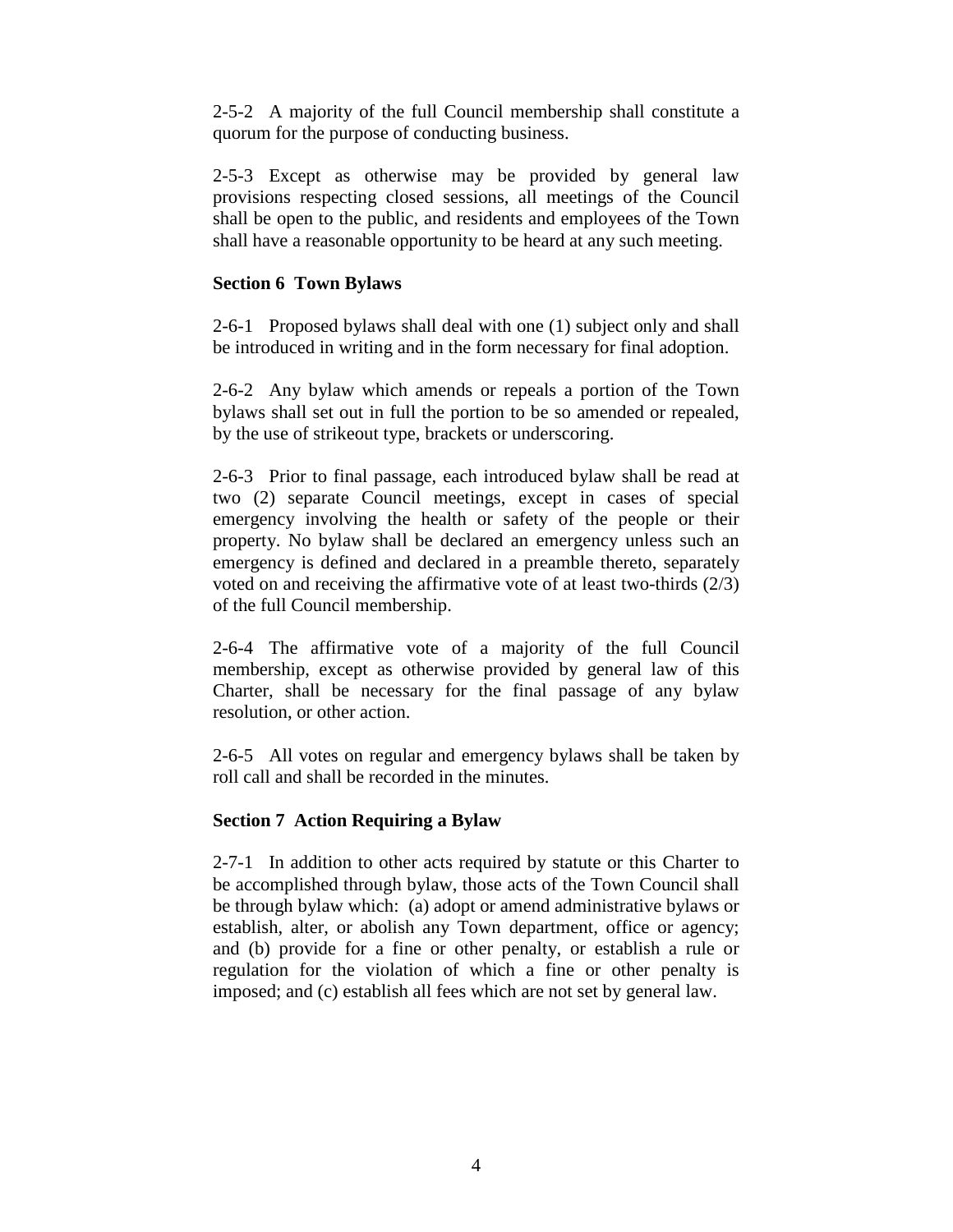### **Section 8 Vacancy**

2-8-1 Unless recalled in accordance with Article Five, Section 4 of this Charter, a vacancy in the office of Councillor at Large shall be declared by the Town Clerk following notification of the death, permanent disability to serve, resignation, and/or failure to maintain a permanent residency within the Town of Franklin.

2-8-2 Vacancies shall be filled by special election to be called within ninety (90) days of said vacancy unless a regular or special Town election shall occur within one hundred twenty (120) days.

#### **ARTICLE THREE ELECTED TOWN BOARDS AND OFFICERS**

#### **Section 1 General Provisions**

3-1-1 Members of Town boards to be elected by the qualified voters, of the Town shall be, in addition to the Town Council: (a) seven members of a School Committee elected for concurrent terms of two years, (b) three members of a Board of Assessors, (c) three members of a Board of Health, and (d) five members and one associate of a Planning Board all to be elected from the Town at large for four-year overlapping terms of office so arranged that the terms of as nearly half of the members of such boards and committees shall expire at each biennial Town election.

3-1-2 Officers of the Town to be elected at large for four-year terms of office shall be: (a) Town Clerk and (b) Three Constables.

3-1-3 Officers and members of elected boards established under this Article shall receive such compensation as may be authorized by the Town Council within limits of an appropriation made for that purpose.

3-1-4 Officers and members of boards established under this Article shall exercise such powers and duties as are, and may be, provided by general law, this Charter, bylaw and order of the Town Council.

### **Section 2 Special Provisions**

3-2-1 The School Committee established under this Article shall have general charge of the public schools of the Town. The School Committee shall have the power to select and to terminate a superintendent of schools, establish educational goals and policies for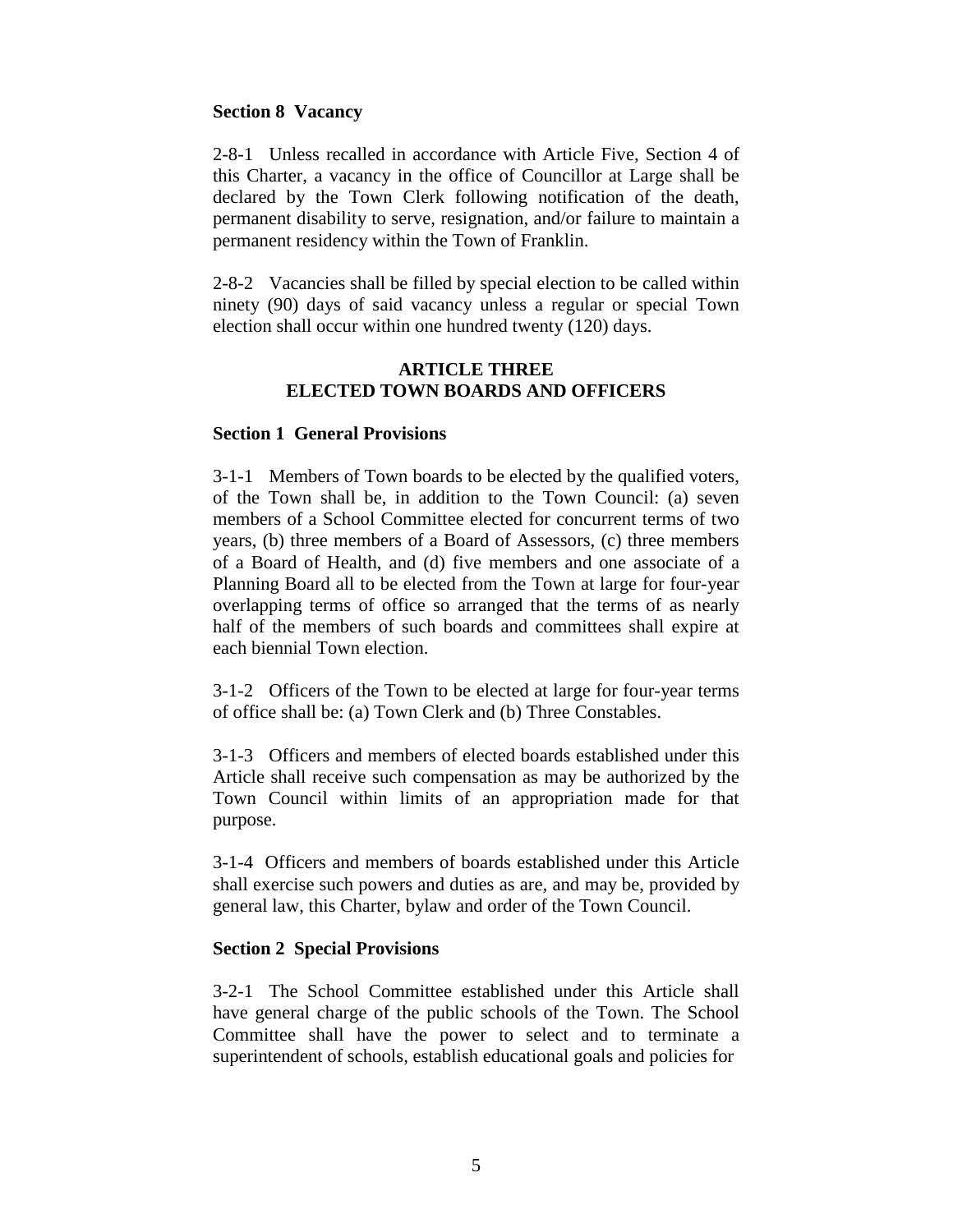the schools consistent with the requirements of the laws of the Commonwealth and standards established by the Commonwealth. The School Committee shall have all the powers and duties given to school committees by the laws of the Commonwealth.

## **Section 3 Vacancies**

3-3-1 Unless recalled in accordance with Article Five, Section 4 of this Charter, vacancies in boards established under this Article shall be filled by the Town Council jointly with the remaining members of the respective board until the next regular Town election.

3-3-2 Unless recalled in accordance with Article Five, Section 4 of this Charter, a vacancy in the office of Town Clerk, Town Treasurer-Collector or Constable shall be filled in accordance with the provisions of general law.

## **ARTICLE FOUR THE TOWN ADMINISTRATOR**

# **Section 1 Appointment and Qualifications**

4-1-1 The Town Council, by a majority vote of its full membership, shall appoint a Town Administrator who shall administer and implement the directives and policies adopted by the Town Council. The Council shall fix the Administrator's compensation within the limits of an appropriation adopted for that purpose. The salary, benefits, and terms and conditions of employment and the procedures for dismissal shall be negotiated between the Town Council and the Administrator.

4-1-2 In seeking candidates for the Administrator's post, the Town Council shall advertise in appropriate professional journals and other suitable publications as seemed necessary. The Town Administrator need not be a resident of the Town at the time of appointment but shall establish residence within the Town within one year following appointment, unless the Town Council shall waive such residency requirement. If a resident of the Town, the successful candidate shall have held no elective town office for a period of one year prior to appointment.

4-1-3 The Administrator shall be appointed on the basis of educational, executive and administrative qualifications and experience, including at least a bachelor's degree in an appropriate field of study from an accredited four-year college or university. Professional experience shall consist of at least three (3) years of full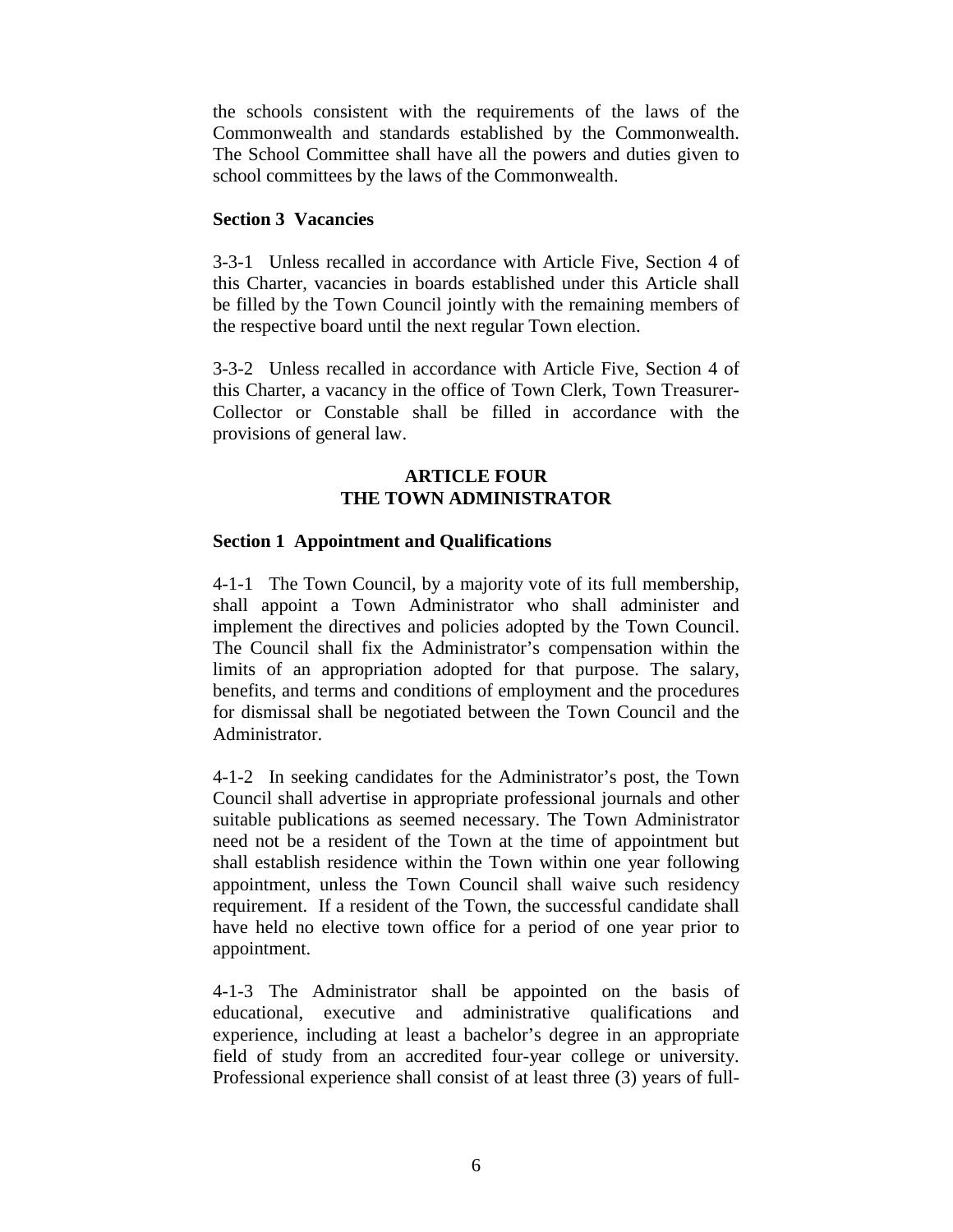time compensated service in town or town administration or related administrative activity.

# **Section 2 Powers and Duties**

4-2-1 The Town Administrator shall be the chief executive and administrative officer of the Town and shall be responsible to the Council for the effective administration of all Town affairs placed in his charge by or under this Charter.

4-2-2 The Administrator shall not hold any other elective or appointive Town office, but may be appointed by the Council to serve on committees, both standing and ad hoc. The Administrator shall devote full-time to the duties of the office and shall not engage in any other business or occupation without the advance written authorization of the Council.

4-2-3 The Administrator shall: (a) attend all meetings of the Council except when excused and have the right to speak but not to vote; (b) keep the Council fully informed regarding Town and departmental operations, fiscal affairs, general problems and administrative actions and submit appropriate periodic reports; (c) keep the Council fully informed as to the long-range needs of the Town, the practices and governmental trends of other communities and the laws and regulations of the Commonwealth and make such recommendations to the Council as deemed necessary and appropriate; (d) prepare, assemble and present to the Council the annual Town operating and capital budgets and cooperate with the Finance Committee in all financial matters; (e) serve as general ombudsman for the Town; (f) maintain an inventory of all town real and personal property; (g) be responsible for all aspects of the personnel system, (h) serve as chief procurement officer; (i) be responsible for the maintenance of all buildings and property owned or leased by the Town, except that under the jurisdiction of the School Committee; and (j) perform such other duties as may be required by this Charter, bylaw or order of the Council.

4-2-4 The Administrator may, with the approval of the Council within the departments and agencies under his jurisdiction, establish, reorganize or consolidate any department, board commission or office.

4-2-5 Subject to ratification by the Town Council, the Administrator may appoint, on the basis of merit and fitness alone: (a) a Fire Chief, a Police Chief, a Director of Public Works, a Town Comptroller, a Town Counsel, a Library Director, and 3 registrars of voters; (b) 5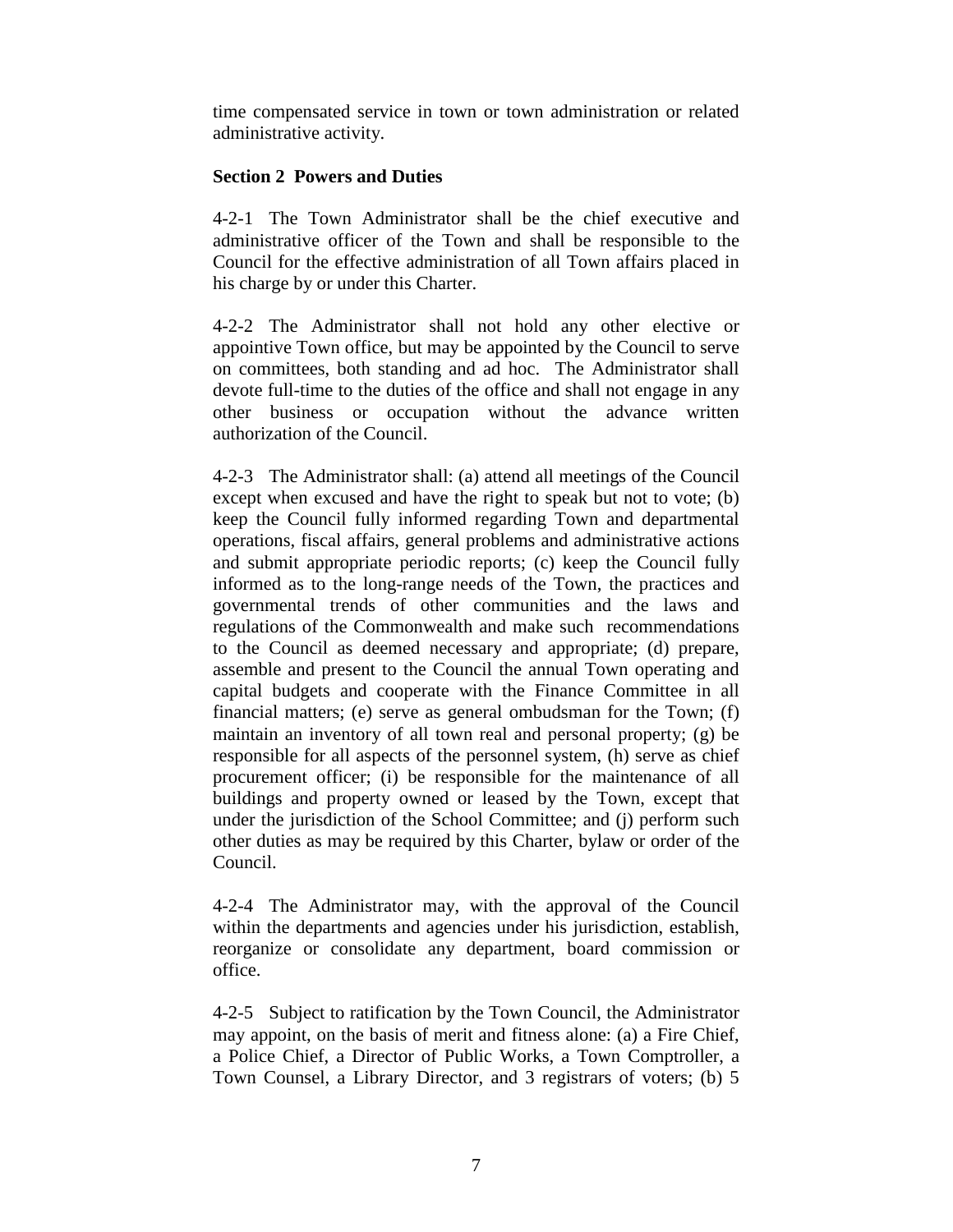members of a board of library trustees, 9 members of a Council on Aging, 7 members of a Conservation Commission, 7 members of an Historic Commission and 3 members of a Zoning Board of Appeals, the members of which shall serve for 3-year overlapping terms within their respective board, council or commission; (c) 5 members of a Housing Authority, 4 of whom shall serve for 5-year overlapping terms and 1 of whom shall be appointed under the authority of the Commonwealth; and (d) members of such other boards, commissions and committees as are authorized by the General Laws, this Charter or bylaws and for whom appointment is not otherwise provided.

4-2-6 The Town Administrator may appoint a Treasurer-Collector, on the basis of merit and fitness alone, subject to the following process:

- (a) Interview of potential candidates and selection of final candidate or appointment will occur in consultation with, but not limited to, at least one member of the Town Council (as determined by the Chair of the Town Council), at least one member of the Finance Committee (as determined by the Chair of the Finance Committee), and the Comptroller,
- (b) Final appointment is subject to ratification by the Town Council.

#### **Section 3 Removal of the Town Administrator**

4-3-1 Final removal of any Town Administrator shall be effected by a majority vote of the full Town Council at an open Council meeting.

#### **Section 4 Acting Town Administrator**

4-4-1 The Town Administrator may designate a qualified person to serve as Acting Town Administrator and to perform the duties of the office for up to 21 days on account of the temporary absence or unavailability of the Town Administrator.

4-4-2 The Town Council may designate a qualified person to serve as Acting Town Administrator and to perform the duties of the office during the period of any vacancy caused by the Administrator's absence, or unavailability for more than 21 days, or because of the illness, suspension, removal or resignation of the Town Administrator. The appointment shall be for not more than 180 days, but such appointment may be extended for 2 additional 90-day periods by vote of the Council.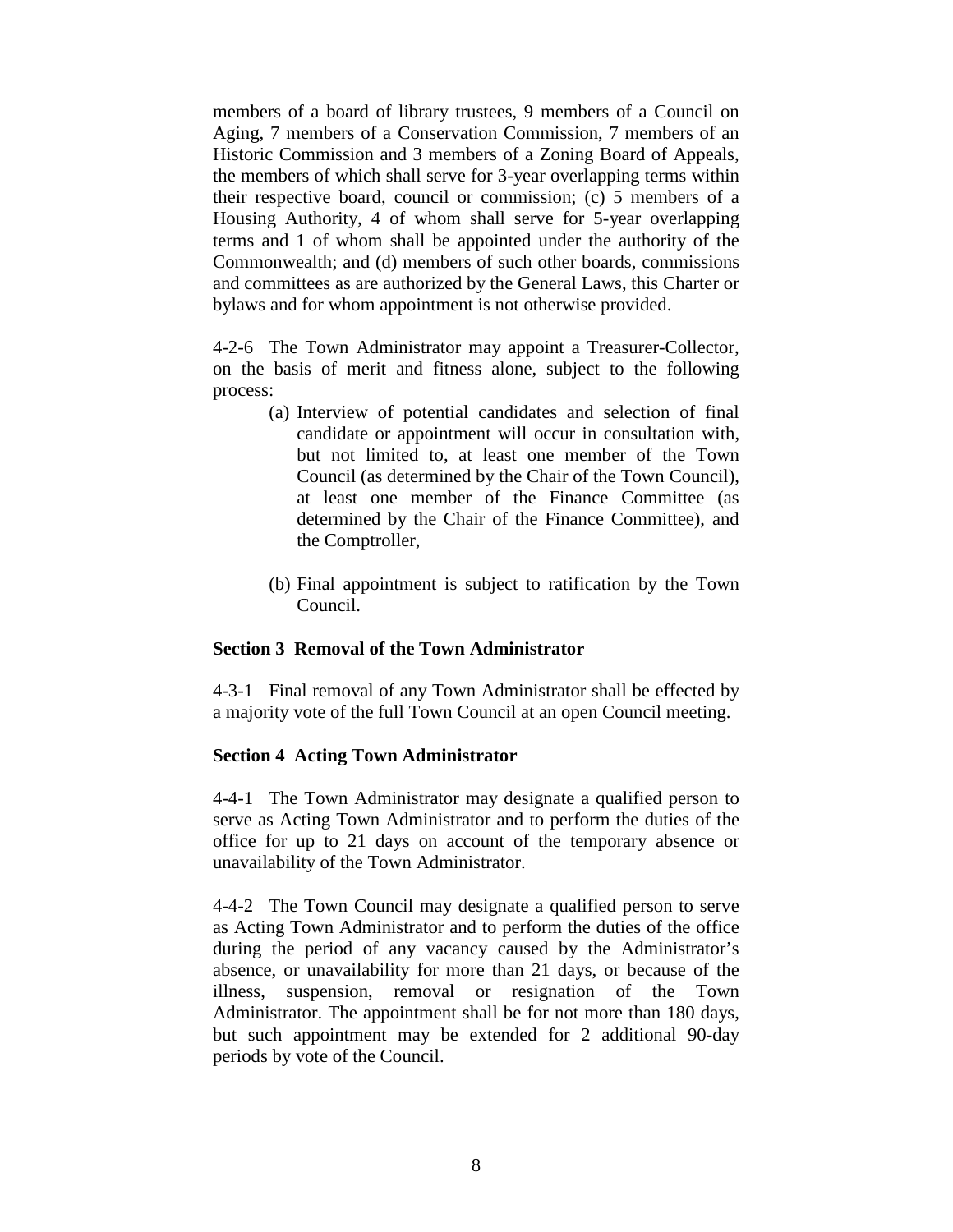# **ARTICLE FIVE TOWN ELECTIONS**

### **Section 1 Biennial Town Election**

5-1-1 The regular biennial election for all Town offices and Town Council members shall be by official ballot held on the first Tuesday following the first Monday in November of each odd numbered year. All elections of Town officers and Town Council members shall be nonpartisan, and all election ballots shall be printed without any party mark or other political emblem.

5-1-2 The order of candidate names on the official ballot shall be such that incumbents are listed first, followed by other candidates in alphabetical order.

5-1-3 Any person elected to any office, board or Council shall take up the duties thereof immediately upon taking the oath or affirmation of office.

5-1-4 Except as otherwise provided by this Charter, the provisions of general law with respect to nominations and elections to Town offices shall apply.

5-1-5 The nomination of candidates for election and reelection as Town Council members shall be made by nomination papers filed with the Town Clerk no later than the last day on which nomination papers of candidates for other Town offices must be filed. For the office of Town Councillor, such papers shall be signed by at least one hundred (100) qualified voters of the Town. Nomination papers shall not be valid for any candidate whose written acceptance is not attached thereto when filed.

### **Section 2 Initiative**

5-2-1 The voters of the Town shall have the power to propose and act upon any legislative matter falling within the authority of the Town Council so to act, except emergency measures as provided in Sections 2-6-3 and 6-8-1 of this Charter.

5-2-2 Initiative legislation may be proposed by submission to the Town Clerk of a petition signed by the qualified voters of the Town equal in number to not fewer than five percent (5%) of those registered at the last regular Town election. Each copy of the petition shall clearly state the question or questions to be voted on.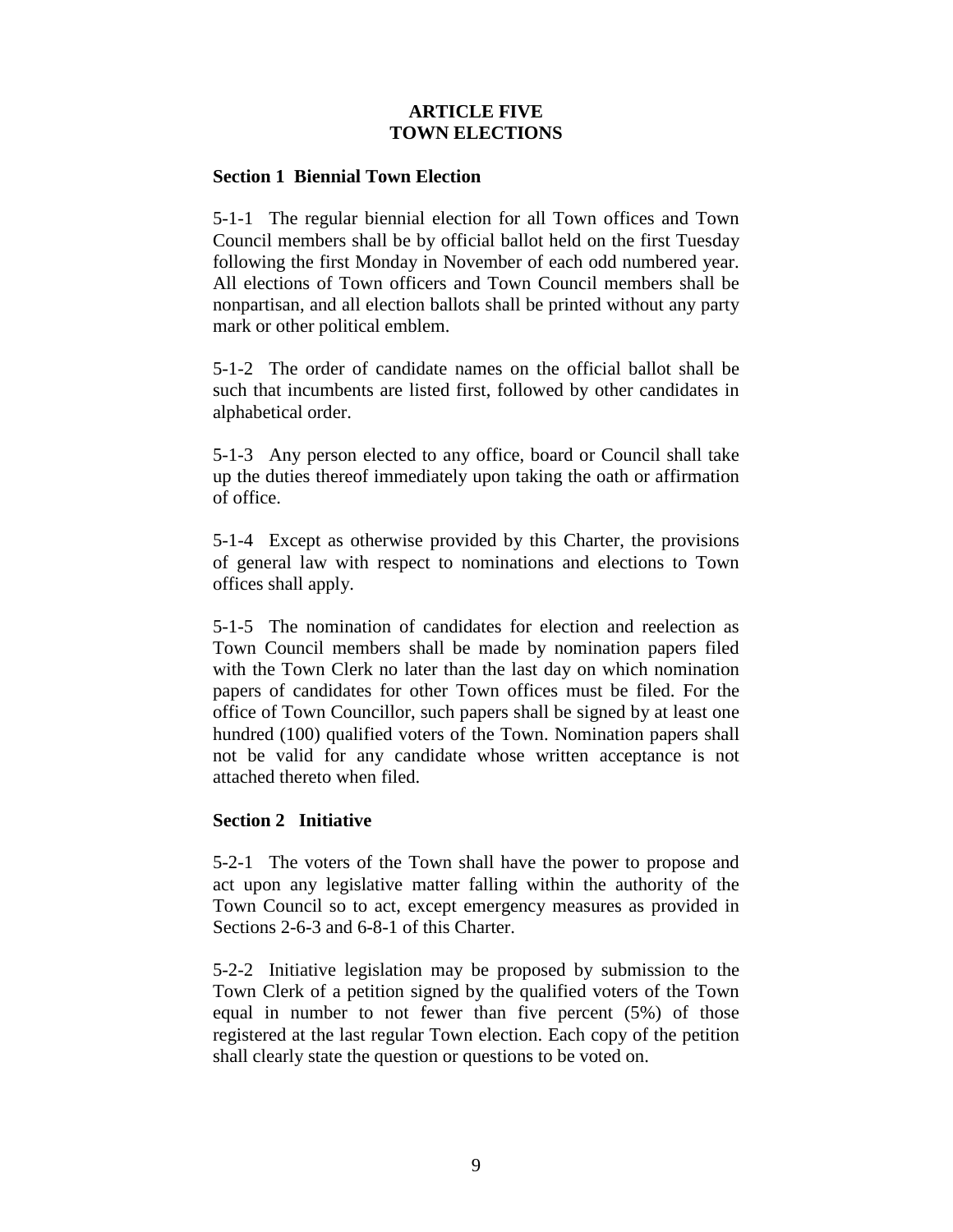5-2-3 If, within seven days following receipt of the petition the Town Clerk shall determine it to contain a sufficient number of valid signatures, provision shall be made for a special initiative election to be conducted within thirty-five (35) days thereafter for the sole purpose of voting on the petitioned question or questions.

5-2-4 Each question to be voted on the special initiative election shall be in the same form and language as stated on the initiative petition.

5-2-5 No special initiative election shall be valid unless at least twenty-five percent (25%) of the qualified voters of the Town shall cast a ballot on each question submitted.

### **Section 3 Referendum**

5-3-1 No bylaw, order or other measure adopted by the Town Council, except a vote: (a) to appropriate a sum of money less than fifty thousand dollars (\$50,000.) or (b) to enact an emergency measure as detailed in Sections 2-6-3 and 6-8-1 of this Charter, shall become operative until the expiration of fourteen (14) days following the Council's final vote thereon.

5-3-2 If within such fourteen-day period a petition signed by the qualified voters of the Town equal in number to not fewer than five percent (5%) of those registered at the last regular Town election is filed with the Town Clerk, asking that any question involved in such a vote be submitted to the voters, then a referendum shall be held for the sole purpose of presenting the question or questions to the voters of the Town.

5-3-3 If, within seven days following receipt of the petition the Town Clerk shall determine it to contain a sufficient number of valid signatures, provision shall be made for a referendum to be held within thirty-five (35) days thereafter.

5-3-4 Each question to be voted on in the referendum shall be submitted to the voters in the same form and language as when finally voted on by the Town Council.

5-3-5 All procedures for voting upon referendum questions shall be in the same manner as provided by general law for the conduct of Town elections.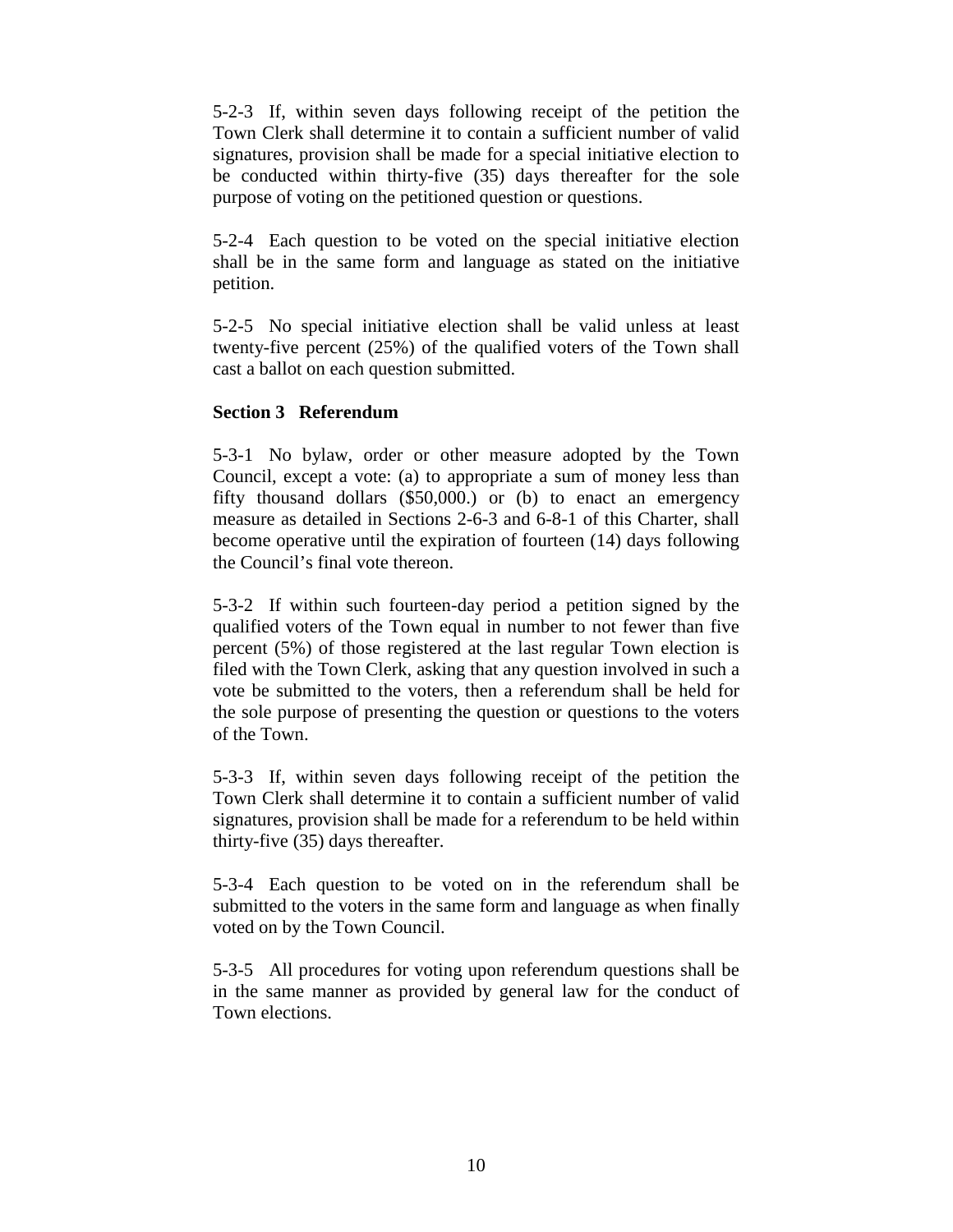5-3-6 No referendum against any action of the Town Council shall be valid unless at least twenty-five percent (25%) of the qualified voters of the Town shall cast a ballot on each question submitted.

# **Section 4 Recall of Elective Officers**

5-4-1 Any elective officer of the Town may be recalled and removed from office by the voters as herein provided. Any voter may file with the Town Clerk a petition containing the name and title of the elective officer whose removal is sought. For all elective officers such petition shall be signed by the qualified voters of the Town equal in number to at least five percent (5%) of those registered at the last regular Town election. Such recall petition must be filed within fourteen (14) days following its initial date of issuance.

5-4-2 If within seven (7) days following receipt of the petition, the Town Clerk shall determine it to contain a sufficient number of valid signatures, provisions shall be made for a recall election to be held within sixty (60) days but not sooner than forty-five (45) days thereafter, provided that no such election shall take place if the regular Town election or another special election shall be held within ninety (90) days. All procedures for voting upon the recall question and filling any vacancy caused by the recall of an officer shall be in the same manner as provided by general law for the conduct of Town elections.

5-4-3 Any officer sought to be removed may be a candidate to succeed to the same office, and unless the officer requests otherwise in writing, the Town Clerk shall place the name of the officer on the ballot without nomination. The nomination of other candidates, the publication of the warrant for the removal election, and the conduct of the same, shall all be in accordance with the provisions of law relating to elections. Ballots used in a recall election shall ask if the officer sought to be recalled shall be recalled; and shall provide for the names of candidates seeking the office of the officer recalled.

5-4-4 If the votes cast upon the question of recall is in the affirmative, the candidate receiving the highest number of votes shall be declared elected provided that at least twenty-five percent (25%) of all those qualified to vote shall have voted.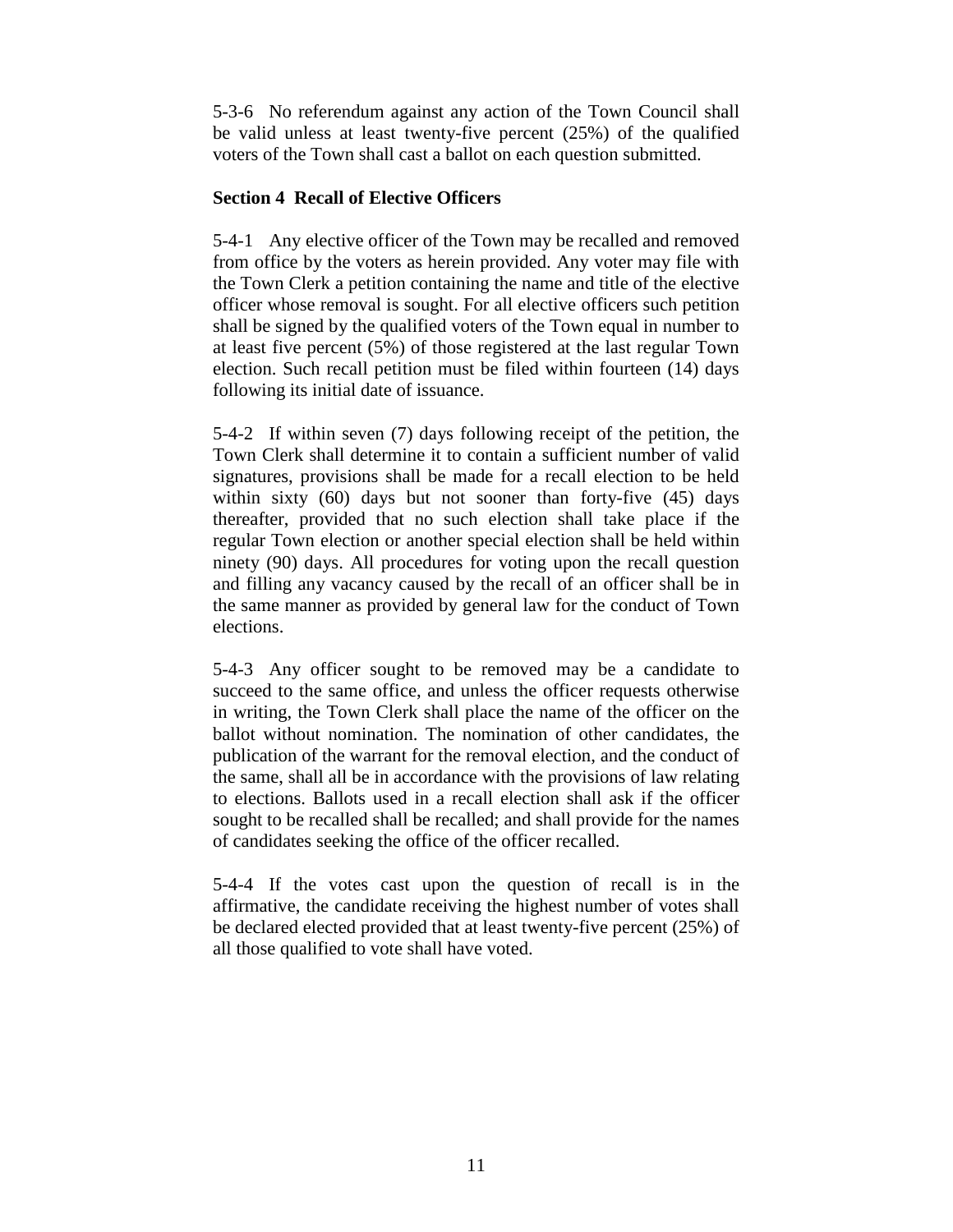# **ARTICLE SIX FINANCIAL PROVISIONS AND PROCEDURES**

## **Section 1 Applicability of General Law**

6-1-1 In all matters concerning finances and financial procedures of the Town, the provisions of general law shall apply, together with such other requirements as are provided by this Charter and bylaw.

## **Section 2 Finance Committee**

6-2-1 A Finance Committee of 9 members shall be appointed by the Town Council for staggered 3-year terms. The Finance Committee shall elect from its membership for one-year terms of office, a Chairman, a Vice-Chairman, and a Clerk. The Town Comptroller and the Town Treasurer-Collector shall have ex-officio membership, without voting rights, on the Committee. No elected or appointed Town officer, or compensated Town employee who serves in more than part-time employments, shall serve on the Committee. Committee members shall serve without compensation.

6-2-2 For its initial appointment of a Finance Committee, the Town Council shall appoint 3 members for 3-year terms, 3 members for 2 year terms and 3 members for 1-year terms and thereafter the Town Council shall annually appoint 3 members for 1-year terms. Vacancies on the Finance Committee shall be filled promptly by the Council for the unexpired term.

6-2-3 The Finance Committee shall carry out its duties in accordance with the provisions of general law, this Charter and bylaw, and it shall have regular and free access and inspection rights to all books and accounts of any Town department or office. The Committee shall carefully examine all budget and appropriations proposals and shall issue its recommendations thereon prior to consideration, debate and vote by the Town Council.

### **Section 3 Submission of Budget and Budget Message**

6-3-1 Within the period provided by general law, the Town Administrator shall submit to the Town Council and file copies with the Finance Committee a proposed budget for the ensuing fiscal year with an accompanying budget message and support documents.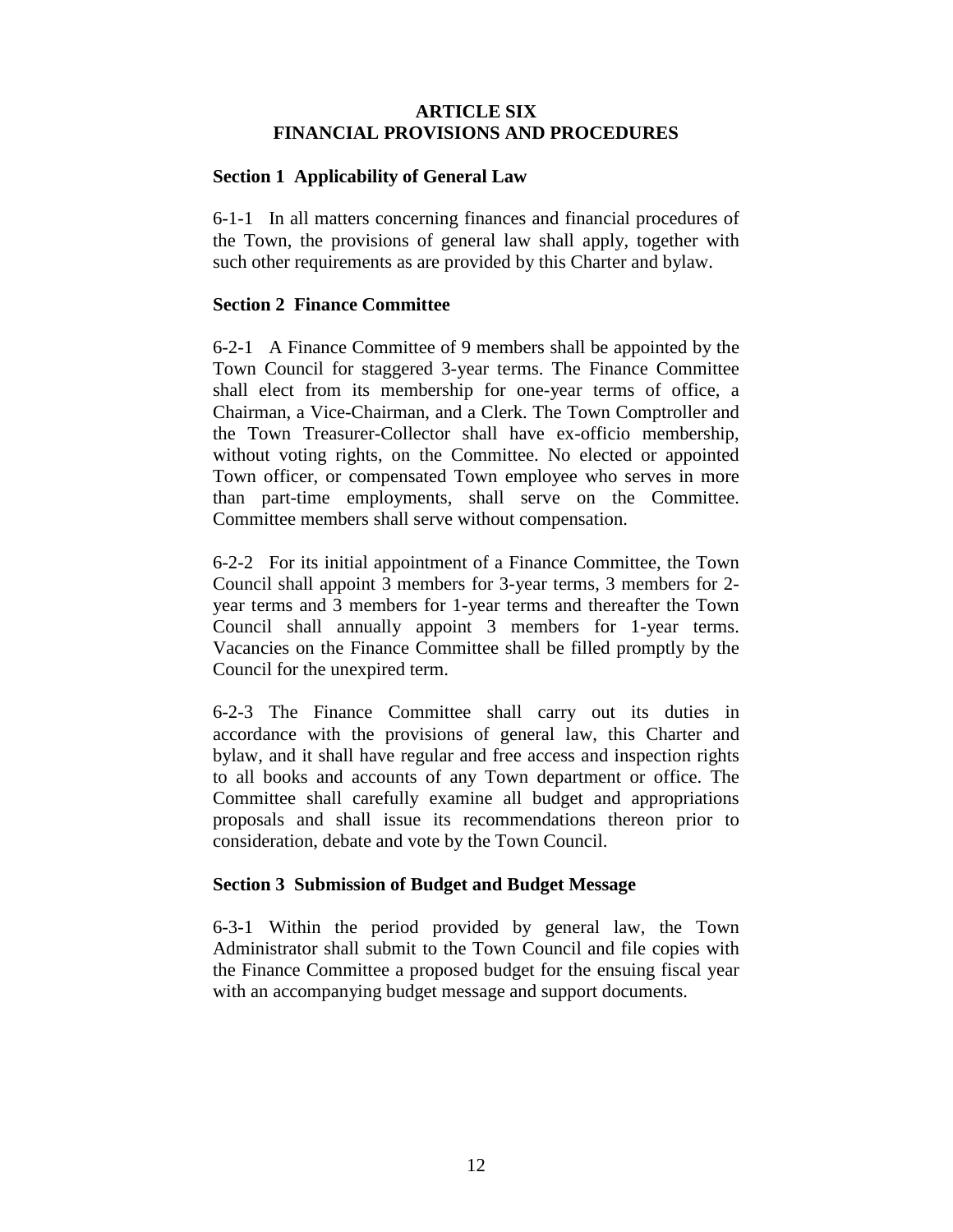## **Section 4 Budget Message**

6-4-1 The budget message shall explain the budget for all Town agencies in both fiscal and programmatic terms. It shall: (a) outline proposed financial policies of the Town for the ensuing fiscal year; (b) describe important features of the budget; (c) indicate any major variations form the current year in financial policies, expenditures and revenues, together with the reasons of such variations; (d) summarize the Town's debt position; and (e) include such other materials as the Town Administrator may deem desirable or the Finance Committee may require.

# **Section 5 Budget Proposal**

6-5-1 The proposed budget shall provide a complete financial plan for all Town funds and activities, including the proposed School Department budget for the ensuing year. Except for the school budget or as may be required by law, the proposed budget shall be in such form as the Town Administrator deems desirable.

6-5-2 In submitting the proposed budget, the Town Administrator shall utilize modern fiscal principles so as to afford maximum information and financial control. The budget shall detail all estimated revenue from the property tax levy and other sources and all proposed expenditures, including debt service for the previous, current and ensuing years, and shall indicate separately proposed expenditures for both current operations and capital projects during the ensuing year, detailed by department, purpose and position, together with proposed financing methods.

# **Section 6 Action on the Proposed Budget**

6-6-1 The Town Council shall conduct at least two (2) public hearings on the Town Administrator's proposed budget, and it shall publish, in one (1) or more newspapers of general circulation in the Town, a general summary of the budget and a notice stating: (a) the times and places where copies of the budget shall be available for inspection, and (b) the dates, times and places, not less than fourteen (14) days after such publication, when the public hearings on the budget proposal shall be conducted. The Finance Committee shall issue printed recommendations and make copies available at the time of the public hearings.

6-6-2 The Town Council shall adopt the budget, with or without amendments, prior to the close of the current fiscal year. Adoption of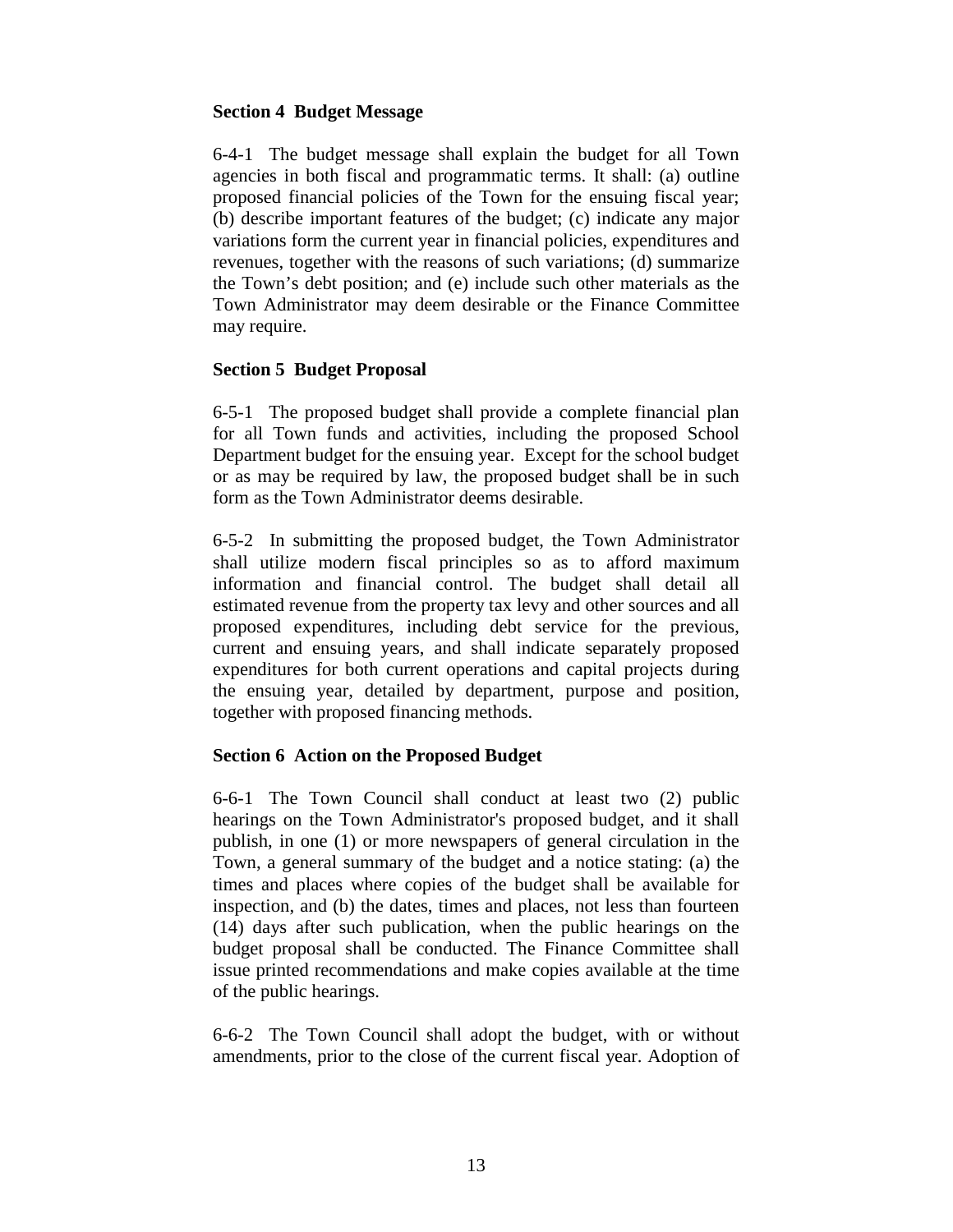the budget shall constitute appropriation of the amounts specified therein.

# **Section 7 Capital Improvements Program**

6-7-1 The Town Administrator shall submit to the Town Council and file copies with the Finance Committee of a 5-year capital improvements program, which shall include: (a) a clear summary of its contents; (b) a list of all capital improvements proposed to be undertaken during the next 5 fiscal years, together with supporting data; (c) cost estimates, method of financing and recommended time schedules; and (d) the estimated annual cost of operating and maintaining any facility to be constructed or acquired.

6-7-2 Information requirements described above may be revised and extended annually with respect to capital improvements in the process of construction or acquisition. A capital improvement shall be defined by the Finance Committee, in consultation with the Town Administrator and other Town officials, such definition to be changed from time to time as necessary to reflect current economic conditions.

# **Section 8 Emergency Appropriations**

6-8-1 The Town Council shall have the power to enact emergency appropriations orders to meet a public emergency affecting life, health, property or the public peace. Any such emergency order shall be so declared in an emergency preamble thereto, separately voted on and receiving the affirmative vote of at least two-thirds (2/3) of the full Council membership.

### **ARTICLE SEVEN GENERAL PROVISIONS**

### **Section 1 Charter Amendment**

7-1-1 This Charter may be replaced, revised or amended in accordance with the provisions of the Constitution of the Commonwealth and general law.

### **Section 2 Specific Provisions to Prevail**

7-2-1 To the extent that any specific provision of this Charter shall conflict with any general provision thereof, the specific provision shall prevail.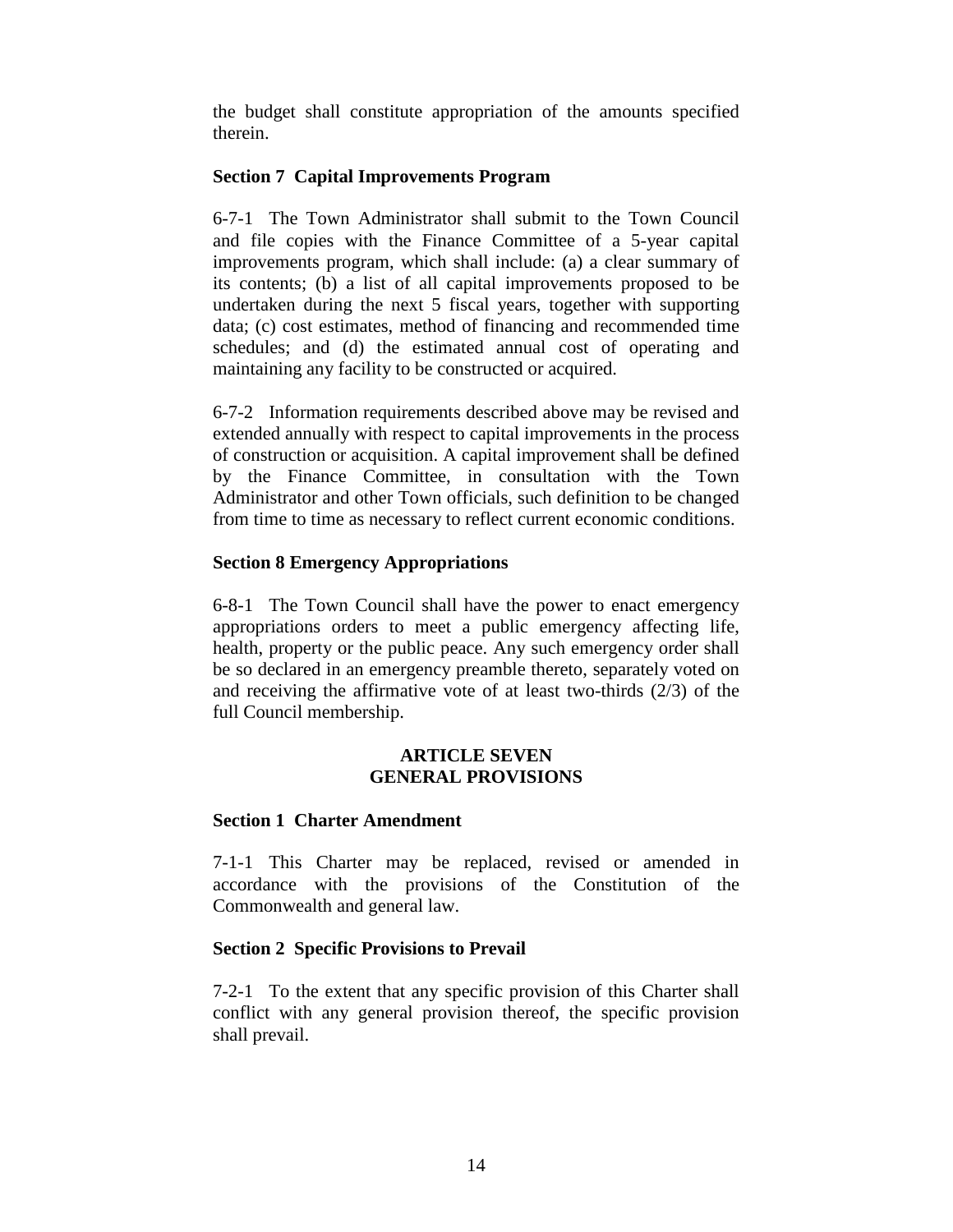### **Section 3 Severability of Charter**

7-3-1 The provisions of this Charter are severable. If any provision of this Charter is held invalid, the remaining Charter provisions shall not be affected thereby. If the application of the Charter or any of its provisions to any person or circumstance is held invalid, the application of this Charter and its provisions to other persons and circumstances shall not be affected thereby.

#### **Section 4 Town Boards, Commissions and Committees**

7-4-1 All boards, commissions and committees of the Town shall organize annually and elect a Chairman and other necessary officers, establish a majority quorum requirement for meetings, adopt rules of procedure and voting and maintain minutes of its proceedings, copies of which shall be a public record signed by the Clerk of each board and filed regularly with the Town Clerk. All such boards shall conduct their meetings in accordance with the open meeting provisions of general law.

#### **Section 5 Counting of Days**

7-5-1 In counting days under this Charter, every calendar day shall be counted, including Sundays and all holidays.

### **Section 6 Phasing of Terms**

7-6-1 Elections and appointments to boards, commissions and committees consisting of more than (1) member and terms of office greater than one (1) year shall be made so that terms overlap. Terms of an equal, or as nearly equal as may be, number of board, commission or committee members shall expire each year

#### **ARTICLE EIGHT TRANSITIONAL PROVISIONS**

#### **Section 1. Effective Date**

#### **8-1-1 (Reserved)**

8-1-2 An amendment to this charter to change the Treasurer-Collector from an elected to an appointed officer shall be effective when approved by the when approved by the voters at the general town election, provided that the incumbent Treasurer-Collector shall serve the remainder of his current term.